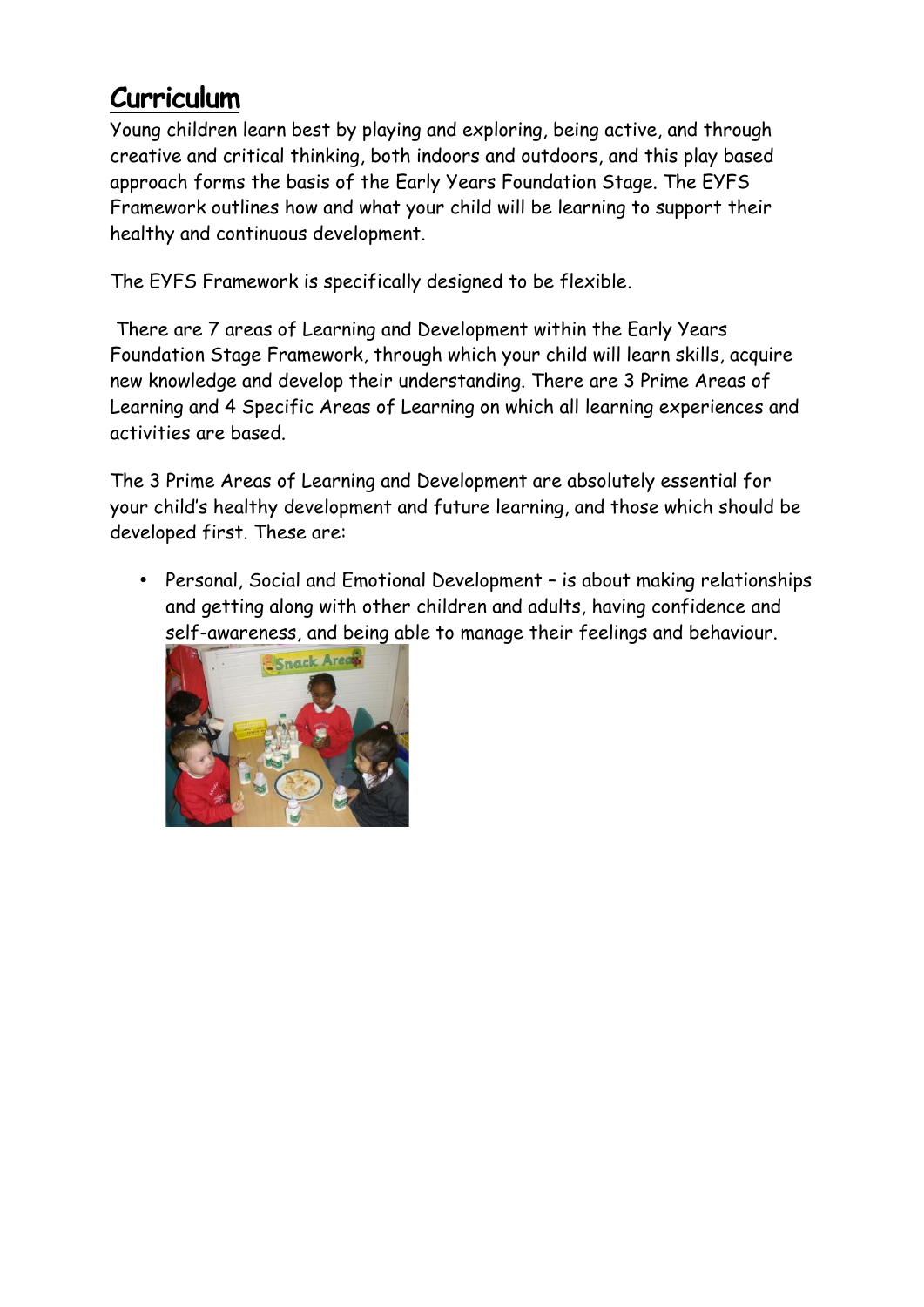• Communication and Language - is about developing good listening and attention skills, to have good understanding and being able to speak and express themselves clearly.



 Physical Development –is about making and developing large and small movements in a variety of ways, having good control and co-ordination and handling different tools and equipment well. It also covers health and self-care, looking at ways of keeping healthy and safe.

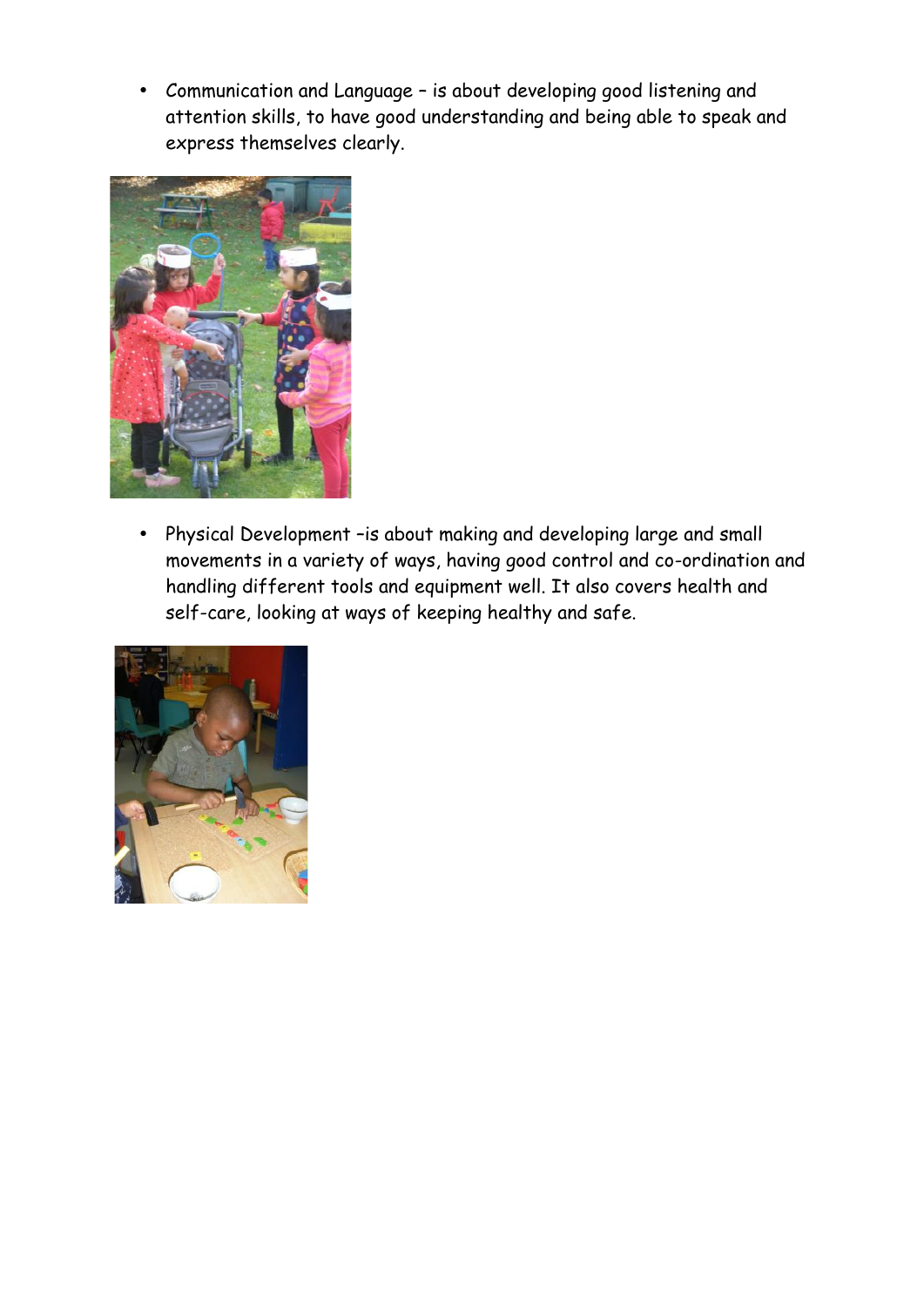As children grow, the Prime Areas will help them to develop skills in the 4 Specific Areas of Learning and Development. These are:

 Literacy – is about stories, rhymes, books and reading, and also mark making and writing.



Mathematics – is about numbers, counting and shape, space and measure.



 Understanding the World – is about people and communities and helps children understand about the world in which they live. It also includes Information and Communication Technology (ICT).